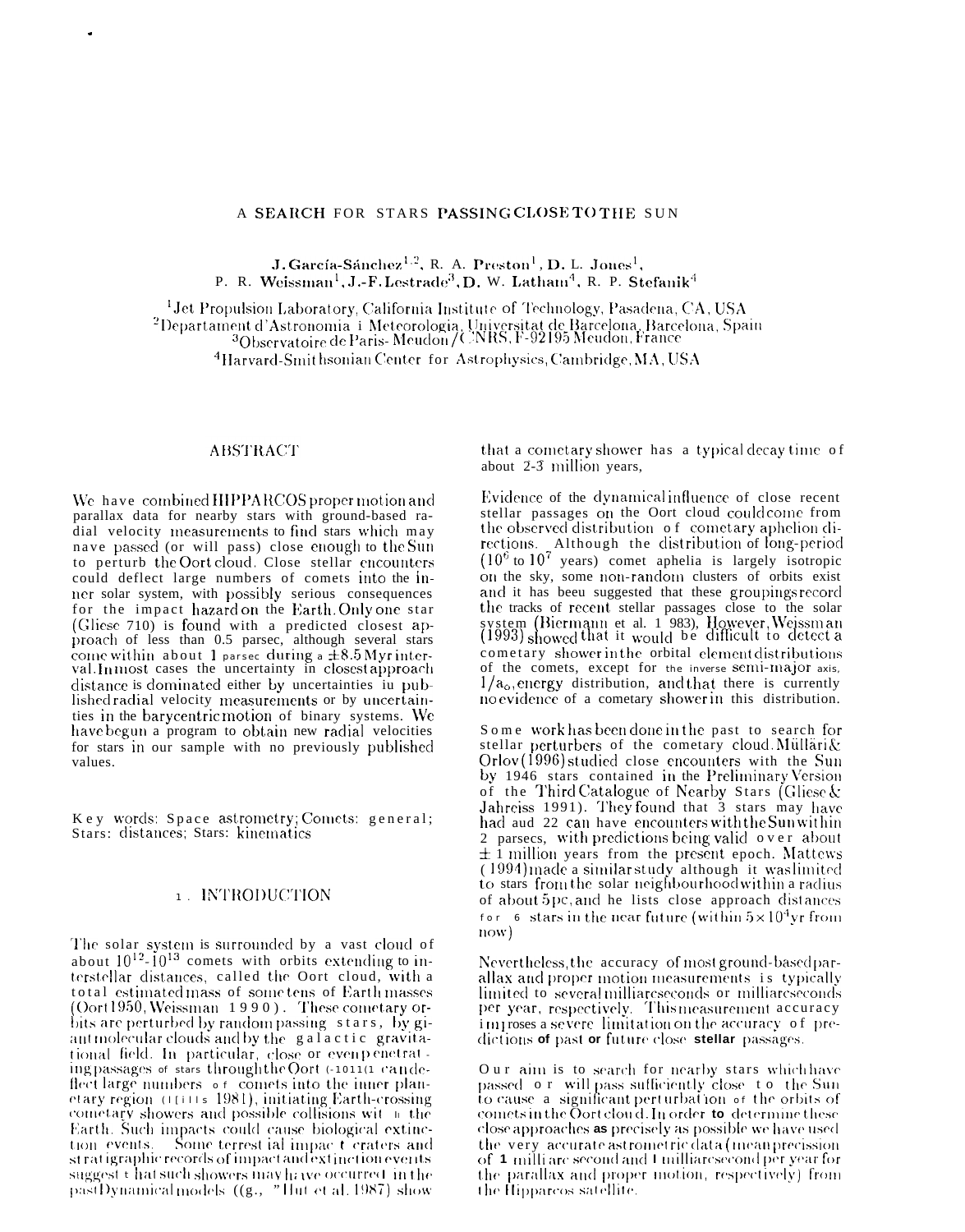Significant perturbations of the Oort cloud are possible out to a distance of about 2-3 pc. We selected 1208 stars from the Hipparcos Catalogue (ESA1997), whose proper motion combined with an assumed radial velocity of 100 km s<sup>-1</sup>mplied animpact parameter of 3 parsecs of less. This radial velocity is five times the local stellar velocity dispersion, to allow intrinsically higher velocity stars to be included. Thus, stars whose proper motion in milliarcseconds per year were less than 0.06 times the square of the parallax inmilliarcseconds, for parallax values greater than 4.5 milliareseconds, are the best candidates to have approaches within 3 pc from the Sun over  $\pm 10$  Myr from the present epoch. For smaller parallax values the implied proper motion limit is at or below the Hipparcos measurement accuracy.

In order to determine past or future close encounters with the Sun, we searched for published radial velocity measurements in the literature. We found values for 472 of out 1208 stars (about 40 percent of t be sample) which were combined wit b the Hipparcos satellite data to calculate the time and distance of the close passages assuming straight linemotion. 156 out of the 472 stars are recognized members of binary or multiple systems.

For some of these binary or multiple systems the systemic radial velocity is reported, whereas for some other systems it is not clear whether it is the systemic radial velocity or the radial velocity of one component. Other stars show long-term changes in their radial velocities that could imply that they belong to long-period multiple systems. In some papers the radial velocity uncertainty is not given, or the authors only report the probable error for the list of observed stars in which the one of interest is included. in these cases it is cliff icult to derive an accurate error estimate for tile calculated closest approach distance and epoch.

We have investigated several effects which might make the simple linear motion model used above in adequate, including multiple scattering by other stars along a star's pathtoward or away from the Sun, galactic rotation, and oscillation perpendicular to the plane of the Galaxy. The effect of stellar interactions is small, about 4.5 arcsec deflection for a solar mass star passing lparsec from another solar mass star with a relative velocity of 20 km s-', Even over ii pathlength of 100 parser, the rms deflection due to such encounters (assuming a stellar density of 0.1  $pe^{-3}$ ) is less than 1 arcminute. This deflection at  $100$  parsec would change the impact parameter by less than  $10.02$  parsec. The effect of galactic rotation is also unimportant out to a distance of at least 100 pc, since it is only the time derivative of the rot at ion-induced proper motions which is important Osc illation about the plane of the Ga laxy can cause differential acceleration between a star and the Sun, but over the times and distances typicall **y** conside red here this also results in only a small-change in impact parameter

# 3. RESULTS

All the close stellar passages within  $5\,\mathrm{pc}$  which we carr predict are concentrated in a time interval of about  $\pm 8.5$  Myr. Several stars coming within about 2-3 pc are in principle the most plausible perturbers of the Oort cloud and particularly one of these, GL 710 (11('89825), may have a future penetrating passage through the outer Oort cloud,

The predicted closest approach distances versus time of past(negative times) or future (positive times) encounters are shown in Figure 1. The size of the circle is proportional to the visual magnitude of the star at the miss distance. From this plot we see that the passages at large times are dominated by the brighter stars. This suggests au observational bias due to the fact that most of the stars that had or willhave a close passage at large times can only be currently observed if they are intrinsically bright. Uncertainties in time and distance of the closest passages have mean values of about 20% and 30%, respectively. A bout 50% of the sample have errors above 10%, whereas about  $15\%$  of the sample have errors over  $50\%$ .



Figure 1. Closest approach distance ( $10^3$  AU) vs. time  $(10^3$  years). The outer radius of the Oort cloud is approximately 100 kAU. The visual magnitudes at the miss distance range between about -3 and about 12,

The average number of stars passing within any dist ance, D, of the Sun is given by  $N = \pi D^2 v \rho$ , where<br>v is the velocity of the Sunrelative to the local stars and  $\rho_{\star}$  is the local density of stars (Weissman 1980). Assuming that v = 20 km S-\* and  $\rho_* = 0.08 \,\mathrm{pc}^{-3}$ <br>(Allen 1973) one finds N = 5.1 D<sup>2</sup> Myr<sup>-1</sup>, where D is measured in pc. Assuming  $v = 35$  km s<sup>-1</sup>, then N<br>= 9 D<sup>2</sup> Myr<sup>-1</sup>. A logarithmic plot of the cumulative number of predicted encounters from our Hipparcos data, between the Sun and passing stars within 5 pc during a time interval of  $\pm 1$  Myr for stars with measured radial velocities (40 percent of the total sample), is shown in Figure 2.

The dashed line in the figure is a rough fit to the data assuming a slope of 2.0. Assuming similar statistics for the total sample, we find a value of 5 stars per Myr passing within 1 pc, in good agreement with the pre-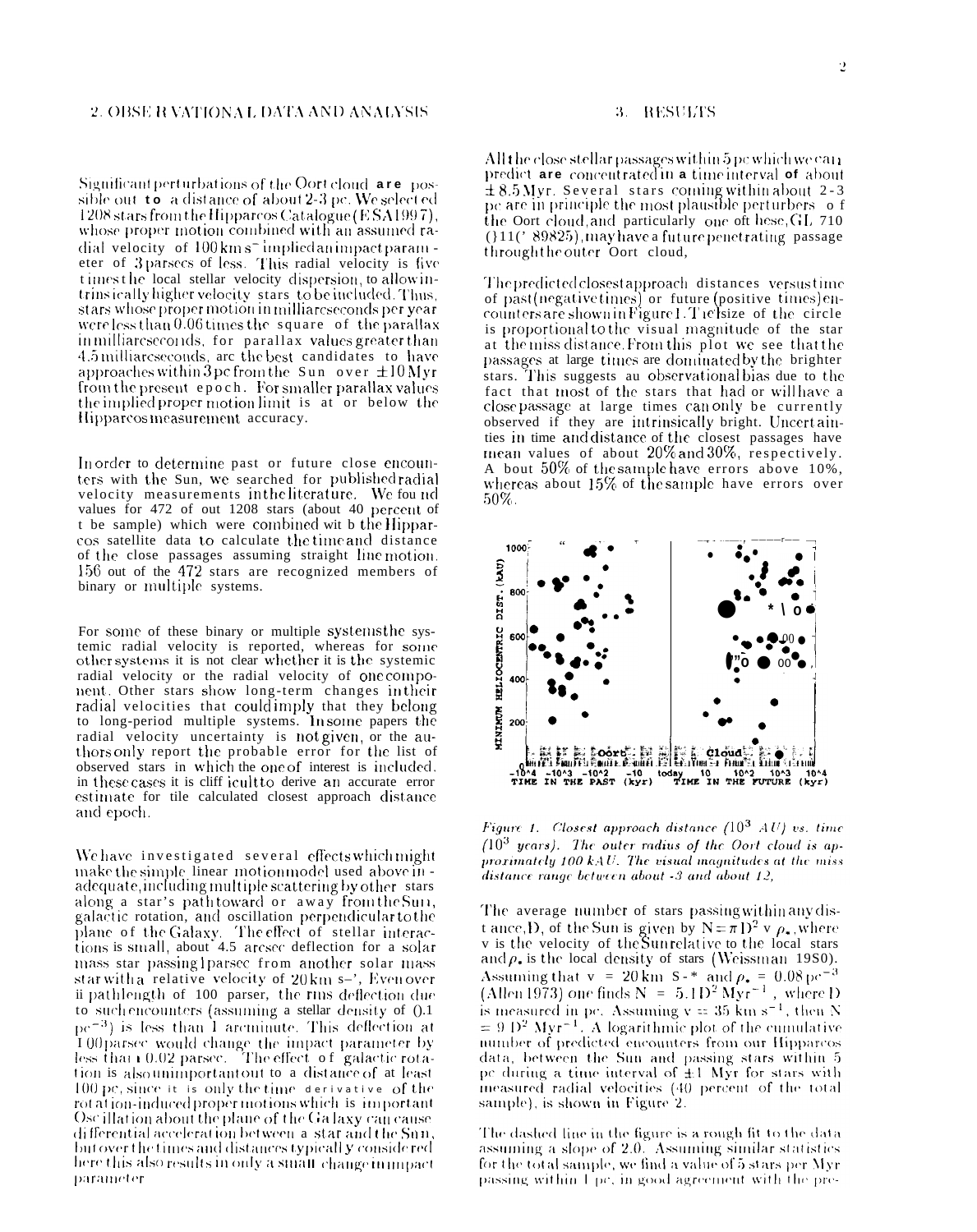$\det$  diction. A le ast squares fit to  $\pm i$  e data finds a slope of 1.88. The lower slope to t he fitted data is probably indicative of <sub>observational incompleteness</sub>, since the Hipparcos data are complete down to about Itlaglli-1 ude 9 and consequently, fainter low mass stars near the periphery of our search area were likely missed. This observational incompleteness is also evident in t he decrease in encount er frequency and t he increase in the mean brightness of the stars encountering the solar system as one moves away from the present epoch in time.



Figure 2. Cumulative number of predicted stellar encounters vs. closest approach distance within  $\pm 1$  Myr.

#### 3.1. Radial Velocities

In most cases the uncertainty in the closest approach distance is dominated either by uncertainties in the published radial velocity measurements or by uncertainties in the barycentric motion of binary systems. For the stars in our sample that arc part of multiple stellar systems, orbital motions could contribute to the measured values of proper motion and radial velocity, and our estimate of the uncertainty in miss distances may have to be increased. Some single stars are found to have long-term changes in their measured radial velocities, which could be interpreted either as evidence for long-period binary systems with unidentified companions or as the result of fitting different spectral lines at different epochs.

#### 3.2. Past and Fut ure Close Approaches

A total of 113 stars are predicted to come within a distance of 5 pc during a time-interval of about  $\pm 8.5$ Myr, with roughly equal numbers of close approaches in the past and future. The dynamical effect of these stars on the Oort cloud depends not only on their proximity but also on their n lass and how long the encounter lasts. The relative influence of these stars on the cometary orbits can be estimated from the differential attraction exerted on the Sun and a comet in the cloud, which results in a net change of the velocity of the comet with respect to the Sun. The net velocity perturbation  $\Delta V$ , on an Oort cloud comet due to a single close stellar passage can be shown to be approximately proportional to  $M_{\star}V_{\star}^{-1}D^{-1}$  , where  $M_{\star}$ 

is the mass of the star, V, its total velocity relative to the Sun and D the miss distance (Oort 1950).

The relative magnitude of the stellar perturbation on the Oort cloud as a function of time **is** shown in Figure 3. The magnitude is given in arbitrary units and represents a first-order measure of the gravitational influence of one (-low stellar passage relative to t he others. This identifies the stars most likely to pert urb the Oort cloud, although the real perturbation on the cometary orbits can only be estimated through dynamical simulations.

The most significant perturber in our data set is Algol (HIC14576), a triple star system, whose close encounter with the Sun, 7.3 Myr ago at 3 parsecs. was determined by VLBI astrometry by Lestrade et al.  $(1997)$ , in good agreement with the values of 6.8 Myr and 2.7 pc from the present work within the uncertainties. The relative perturbation has been calculated considering the total mass (about  $6M_{\odot}$ ) of the three stars. Both the total mass and the slow passage seem to combine efficiently to compensate for the comparatively large miss distance. The second potentially major perturber is the massive star AQ Pup (HIC 38965), with a miss distance of 1.7 pc. Both Algol and AQ Pup had their close passages in the past. GL 710 is the most significant perturber iu the future.



Figure 3. Relative perturbing effect of predicted stellar encounters.

In addition, the cumulative effect of close passages of several random stars not necessarily belonging to the same multiple system may also play an important role. Stochastic encounters with several massive stars closely spaced in time might cause a significantly larger effect than considering them separately. Such groups of encounters are present in the past at about 2 Myr and about 1 Myr, and one in the future within the next (), 1 Myr. Note, however, that some of the closest approachtunies have large uncertainties.

#### **3.3.** The future close passage of GL710

GL 710 is a late-type dwarf star (dM1 according to Joy & Abt 1974;  $K7$  V according to Upgren et al. 1972) with a mass of about  $0.4-0.6$  M, focated at a present distance of 19.3 pc from the Sun and characterized by having a proper motion much smaller